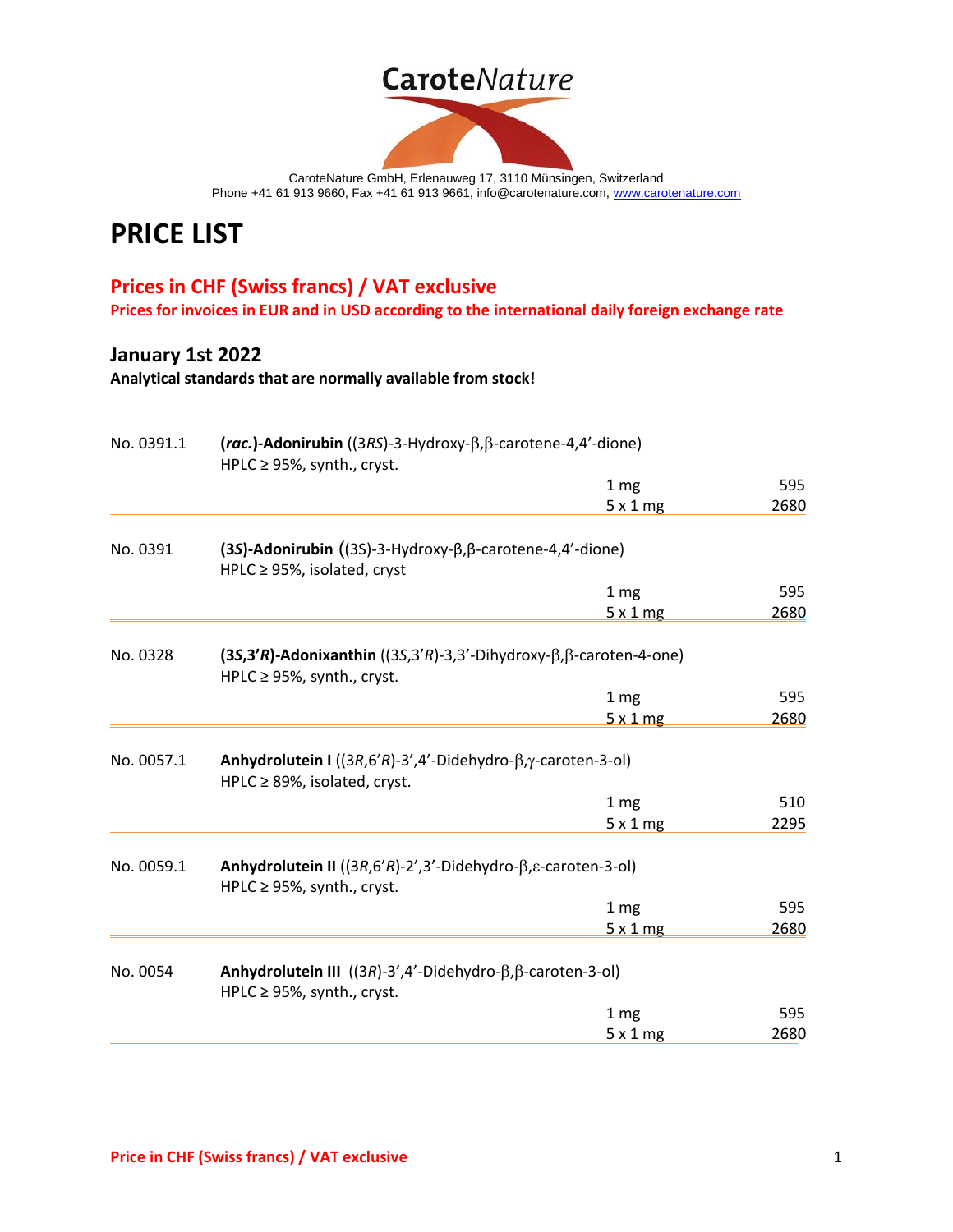

| No. 0231 | Antheraxanthin $((3S, 5R, 6S, 3'R) - 5, 6-Epoxy-5, 6-dihydro-\beta, \beta-carotene-$<br>$3,3'-diol$         |                 |      |  |
|----------|-------------------------------------------------------------------------------------------------------------|-----------------|------|--|
|          | HPLC $\geq$ 95%, isolated, cryst.                                                                           |                 |      |  |
|          |                                                                                                             | 1 <sub>mg</sub> | 595  |  |
|          |                                                                                                             | 5x1mg           | 2680 |  |
|          |                                                                                                             |                 |      |  |
| No. 1013 | 4'-Apo-β-carotenal $(4'-Apo-β$ -caroten-4'-al)                                                              |                 |      |  |
|          | HPLC ≥ 93%, synth., cryst.                                                                                  | 1 <sub>mg</sub> | 510  |  |
|          |                                                                                                             | 5x1mg           | 2295 |  |
|          |                                                                                                             |                 |      |  |
| No. 0482 | 8'-Apo-β-carotenal (8'-Apo-β-caroten-8'-al)                                                                 |                 |      |  |
|          | HPLC $\geq$ 95%, synth., cryst.                                                                             |                 |      |  |
|          |                                                                                                             | 1 <sub>mg</sub> | 195  |  |
|          |                                                                                                             | 5x1mg           | 880  |  |
|          |                                                                                                             |                 |      |  |
| No. 0499 | 10'-Apo-β-carotenal (10'-Apo-β-caroten-10'-al)<br>HPLC ≥ 95%, synth., cryst.                                |                 |      |  |
|          |                                                                                                             | 1 <sub>mg</sub> | 400  |  |
|          |                                                                                                             | 5x1mg           | 1800 |  |
| No. 0507 | 12'-Apo-β-carotenal (12'-Apo-β-caroten-12'-al)                                                              |                 |      |  |
|          | HPLC ≥ 95%, synth., cryst.                                                                                  |                 |      |  |
|          |                                                                                                             | 1 <sub>mg</sub> | 195  |  |
|          |                                                                                                             | 5x1mg           | 880  |  |
|          |                                                                                                             |                 |      |  |
| No. 0398 | Astacene (3,3'-Dihydroxy-2,3,2',3'-tetradehydro-β,β-carotene-4,4'-dione)<br>HPLC $\geq$ 95%, synth., cryst. |                 |      |  |
|          |                                                                                                             | 1 <sub>mg</sub> | 195  |  |
|          |                                                                                                             | 5x1mg           | 880  |  |
|          |                                                                                                             |                 |      |  |
| No. 0403 | (rac./meso)-Astaxanthin ((3RS,3'RS)-3,3'-Dihydroxy-β,β-carotene-                                            |                 |      |  |
|          | 4,4'-dione; mixture of diastereoisomers)                                                                    |                 |      |  |
|          | HPLC $\geq$ 95%, synth., cryst.                                                                             |                 |      |  |
|          |                                                                                                             | 1 mg            | 195  |  |
|          |                                                                                                             | 5x1mg           | 880  |  |
|          |                                                                                                             | 5 <sub>mg</sub> | 675  |  |
| No. 1016 | (rac./meso)-Astaxanthin dipalmitate ((3RS,3'RS)-3,3'-Dihexadecanoyloxy-                                     |                 |      |  |
|          | $\beta$ , $\beta$ -carotene-4,4'-dione)                                                                     |                 |      |  |
|          | HPLC ≥ 95%, synth., cryst.                                                                                  |                 |      |  |
|          |                                                                                                             | 1 <sub>mg</sub> | 510  |  |
|          |                                                                                                             | 5x1mg           | 2295 |  |
|          |                                                                                                             |                 |      |  |
| No. 1017 | (rac./meso)-Astaxanthin monopalmitate ((3RS,3'RS)-3-Hexadecanoyloxy-                                        |                 |      |  |
|          | $\beta$ , $\beta$ -carotene-4,4'-dione)                                                                     |                 |      |  |
|          | HPLC ≥ 95%, synth., cryst.                                                                                  |                 |      |  |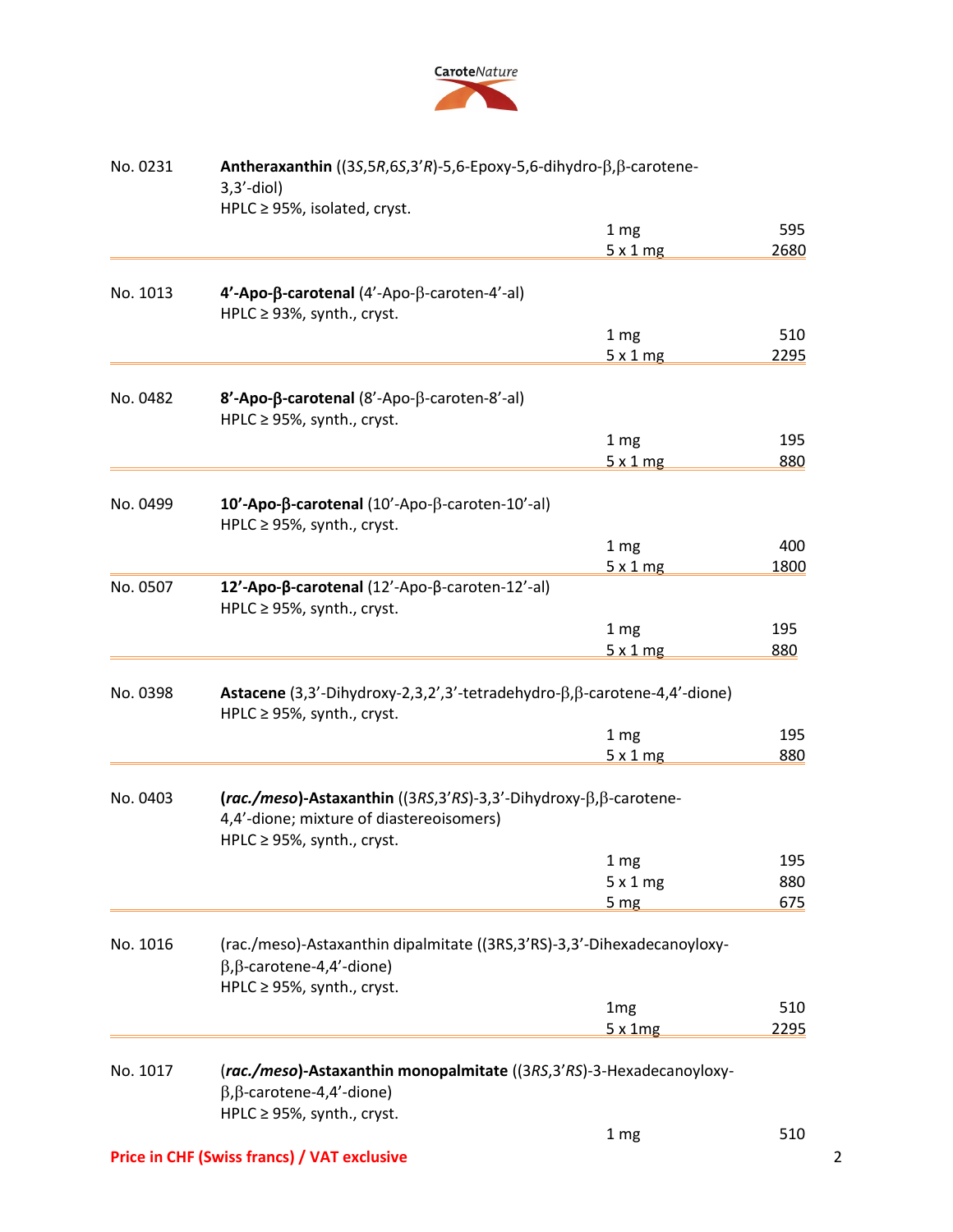

|            |                                                                                                             | 5x1mg           | 2295       |
|------------|-------------------------------------------------------------------------------------------------------------|-----------------|------------|
| No. 0406   | Astaxanthin, $(35,3'5)$ ( $(35,3'5)-3,3'$ -Dihydroxy- $\beta,\beta$ -carotene-4,4'-dione)                   |                 |            |
|            | HPLC ≥ 95%, synth., cryst.                                                                                  |                 |            |
|            |                                                                                                             | 1 <sub>mg</sub> | 400        |
|            |                                                                                                             | 5x1mg           | 1800       |
| No. 0295.1 | Asteroidenone ( $(3'R)$ -3'-Hydroxy- $\beta$ , $\beta$ -caroten-4-one)                                      |                 |            |
|            | HPLC $\geq$ 95%, synth., cryst.                                                                             |                 |            |
|            |                                                                                                             | 1 <sub>mg</sub> | 595        |
|            |                                                                                                             | 5x1mg           | 2680       |
| No. 0533   | Bixin (6-Methyl hydrogen (9Z)-6,6'-diapocarotene-6,6'-dioate)<br>HPLC ≥ 95%, isolated, cryst.               |                 |            |
|            |                                                                                                             | 1 <sub>mg</sub> | 55         |
|            |                                                                                                             | 5x1mg           | 250        |
|            |                                                                                                             | 5 <sub>mg</sub> | <u>195</u> |
| No. 0380   | Canthaxanthin ( $\beta$ , $\beta$ -Carotene-4,4'-dione)                                                     |                 |            |
|            | HPLC ≥ 95%, synth., cryst.                                                                                  |                 |            |
|            |                                                                                                             | 1 <sub>mg</sub> | 55         |
|            |                                                                                                             | 5x1mg           | 250        |
|            |                                                                                                             | 5 <sub>mg</sub> | <u>195</u> |
|            |                                                                                                             |                 |            |
| No. 0380.1 | (9Z)-Canthaxanthin $((9Z)-\beta,\beta$ -Carotene-4,4'-dione)<br>HPLC ≥ 95%, synth., cryst.                  |                 |            |
|            |                                                                                                             | 1 <sub>mg</sub> | 595        |
|            |                                                                                                             | 5x1mg           | 2680       |
| No. 0380.2 | (13Z)-Canthaxanthin ( $(13Z)$ - $\beta$ , $\beta$ -Carotene-4,4'-dione)<br>HPLC $\geq$ 95%, synth., cryst.  |                 |            |
|            |                                                                                                             | 1 <sub>mg</sub> | 595        |
|            |                                                                                                             | 5x1mg           | 2680       |
| No. 0335   | Capsanthin $((3R,3'S,5'R)-3,3'-Dihydroxy-\beta,\kappa-caroten-6'-one)$<br>HPLC $\geq$ 95%, isolated, cryst. |                 |            |
|            |                                                                                                             | 1 <sub>mg</sub> | 510        |
|            |                                                                                                             | 5x1mg           | 2295       |
| No. 0413   | Capsorubin ((3S,5R,3'S,5'R)-3,3'-Dihydroxy-K,K-carotene-6,6'-dione)<br>HPLC ≥ 95%, isolated, cryst.         |                 |            |
|            |                                                                                                             | 1 <sub>mg</sub> | 595        |
|            |                                                                                                             | 5x1mg           | 2680       |
| No. 0007   | $\alpha$ -Carotene ((6'R)- $\beta$ , $\varepsilon$ -Carotene)<br>HPLC $\geq$ 95%, synth., cryst.            |                 |            |
|            |                                                                                                             | 1 <sub>mg</sub> | 510        |
|            |                                                                                                             | 5x1mg           | 2295       |
|            |                                                                                                             |                 |            |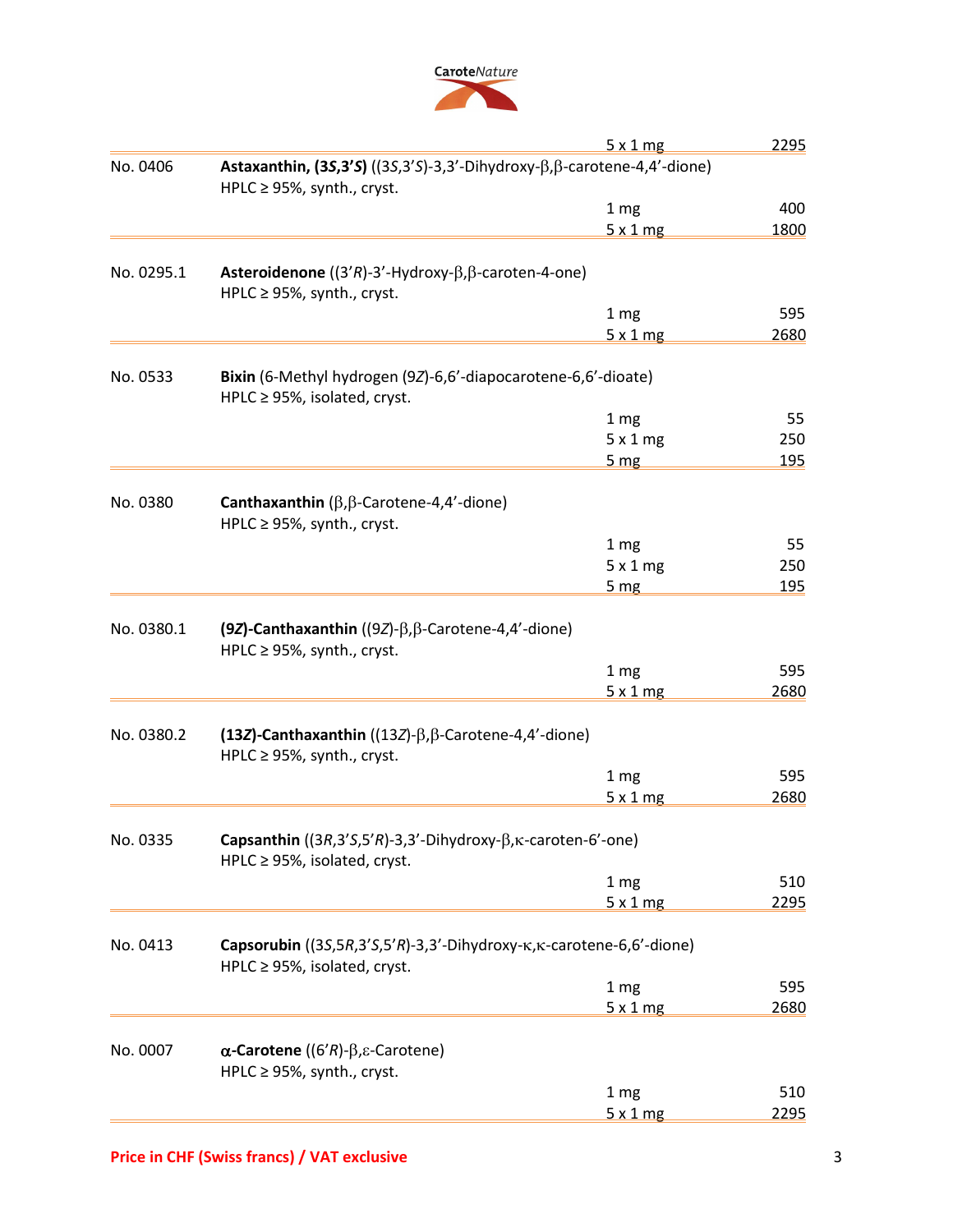

| No. 0007.1 | $\textsf{(rac.}\textsf{--}\alpha\textsf{-}\textsf{C}$ arotene ((6'RS)- $\beta$ , $\varepsilon\textsf{-}\textsf{C}$ arotene) |                 |      |
|------------|-----------------------------------------------------------------------------------------------------------------------------|-----------------|------|
|            | HPLC ≥ 95%, synth., cryst.                                                                                                  |                 |      |
|            |                                                                                                                             | 1 <sub>mg</sub> | 400  |
|            |                                                                                                                             | 5x1mg           | 1800 |
|            |                                                                                                                             |                 |      |
| No. 0003   | $\beta$ -Carotene (β,β-Carotene)                                                                                            |                 |      |
|            | HPLC ≥ 95%, synth., cryst.                                                                                                  |                 |      |
|            |                                                                                                                             | 1 <sub>mg</sub> | 40   |
|            |                                                                                                                             | 5x1mg           | 180  |
|            |                                                                                                                             | 5 <sub>mg</sub> | 135  |
| No. 0003.1 | (9Z)-β-Carotene ((9Z)- $\beta$ , $\beta$ -Carotene)                                                                         |                 |      |
|            | HPLC $\geq$ 95%, synth., cryst.                                                                                             |                 |      |
|            |                                                                                                                             | 1 <sub>mg</sub> | 595  |
|            |                                                                                                                             | 5x1mg           | 2680 |
|            |                                                                                                                             |                 |      |
| No. 0003.2 | (13Z)-β-Carotene ((13Z)-β,β-Carotene)                                                                                       |                 |      |
|            | HPLC ≥ 95%, synth., cryst.                                                                                                  |                 |      |
|            |                                                                                                                             | 1 <sub>mg</sub> | 595  |
|            |                                                                                                                             | 5x1mg           | 2680 |
|            |                                                                                                                             |                 |      |
| No. 0213   | $\beta$ -Carotene 5,6-epoxide ((5RS,6RS)-5,6-Epoxy-5,6-dihydro- $\beta$ , $\beta$ -                                         |                 |      |
|            | carotene)                                                                                                                   |                 |      |
|            | HPLC ≥ 94%, synth., cryst.                                                                                                  |                 |      |
|            |                                                                                                                             | 1 <sub>mg</sub> | 510  |
|            |                                                                                                                             | 5x1mg           | 2295 |
|            |                                                                                                                             |                 |      |
| No. 0012   | $\gamma$ -Carotene ( $\beta$ , $\psi$ -Carotene)                                                                            |                 |      |
|            | HPLC ≥ 95%, synth., cryst.                                                                                                  |                 |      |
|            |                                                                                                                             | 1 <sub>mg</sub> | 400  |
|            |                                                                                                                             | 5x1mg           | 1800 |
|            |                                                                                                                             |                 |      |
| No. 0021   | (6R)-δ-Carotene ((6R)-ε, $\psi$ -Carotene)                                                                                  |                 |      |
|            | HPLC ≥ 95%, synth., cryst.                                                                                                  |                 |      |
|            |                                                                                                                             | 1 <sub>mg</sub> | 595  |
|            |                                                                                                                             | 5x1mg           | 2680 |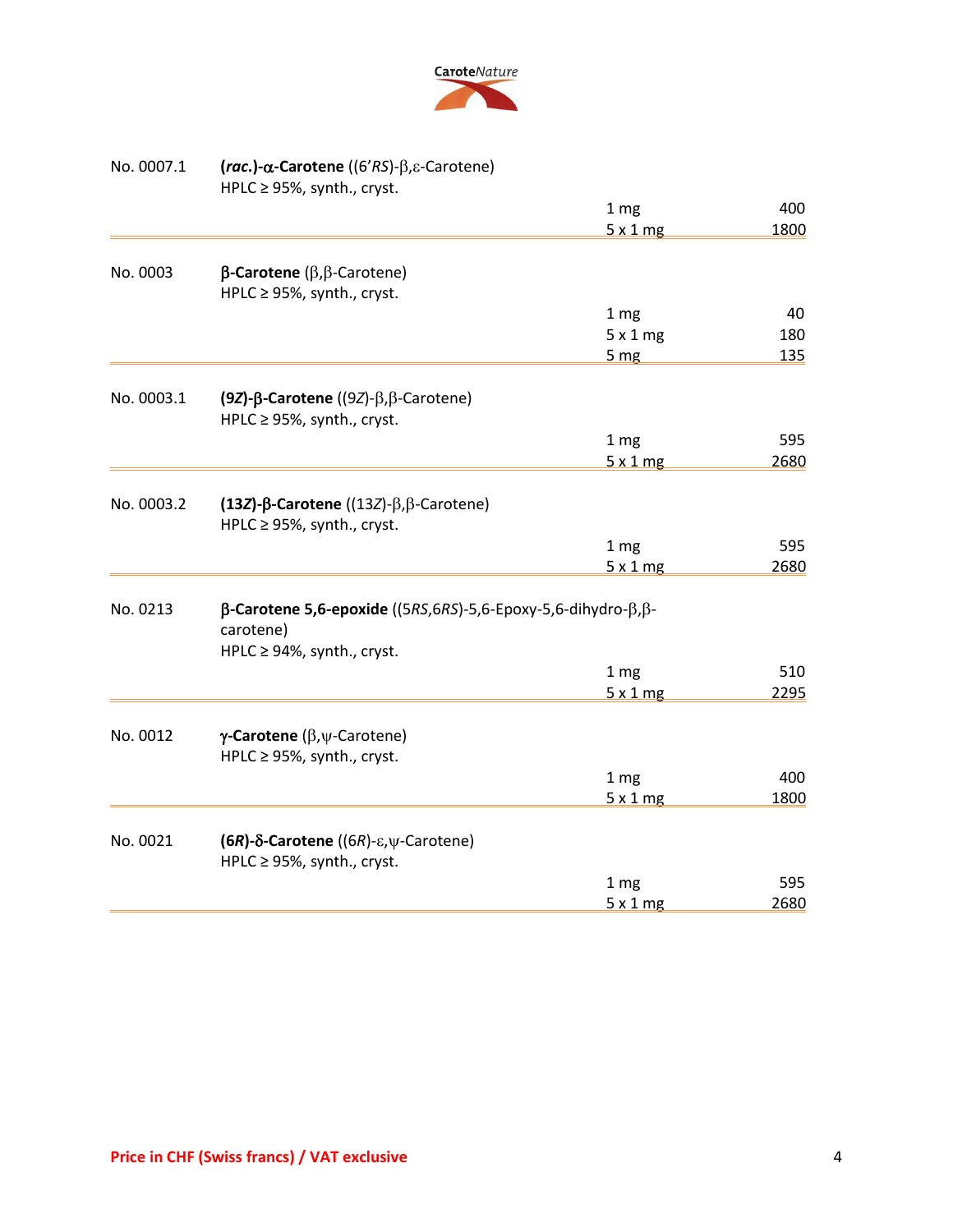

| No. 0020   | $\epsilon$ -Carotene ((6R,6'R)-ε,ε-Carotene)                                       |                 |      |
|------------|------------------------------------------------------------------------------------|-----------------|------|
|            | HPLC ≥ 95%, synth., cryst.                                                         |                 |      |
|            |                                                                                    | 1 <sub>mg</sub> | 595  |
|            |                                                                                    | 5x1mg           | 2680 |
|            |                                                                                    |                 |      |
| No. 0038   | ζ-Carotene (7,8,7',8'-Tetrahydro-ψ,ψ-carotene)                                     |                 |      |
|            | HPLC $\geq$ 95%, synth., cryst.                                                    |                 |      |
|            |                                                                                    | 1 <sub>mg</sub> | 510  |
|            |                                                                                    | 5x1mg           | 2295 |
|            |                                                                                    |                 |      |
| No. 0466   | Citranaxanthin $(5', 6'$ -Dihydro- $5'$ -apo-18'-nor- $\beta$ -caroten- $6'$ -one) |                 |      |
|            | HPLC ≥ 95%, synth., cryst.                                                         |                 |      |
|            |                                                                                    | 1 <sub>mg</sub> | 400  |
|            |                                                                                    | 5x1mg           | 1800 |
|            |                                                                                    |                 |      |
| No. 0483   | $\beta$ -Citraurin ((3R)-3-Hydroxy-8'-apo- $\beta$ -caroten-8'-al)                 |                 |      |
|            | HPLC $\geq$ 95%, synth., cryst.                                                    |                 |      |
|            |                                                                                    | 1 <sub>mg</sub> | 510  |
|            |                                                                                    | 5x1mg           | 2295 |
|            |                                                                                    |                 |      |
| No. 0538   | Crocetin (8,8'-Diapocarotene-8,8'-dioic acid)                                      |                 |      |
|            | HPLC ≥ 95%, synth., cryst.                                                         |                 |      |
|            |                                                                                    | 1 <sub>mg</sub> | 195  |
|            |                                                                                    | 5x1mg           | 880  |
|            |                                                                                    |                 |      |
| No. 0536   | Crocetindial (8,8'-Diapocarotene-8,8'-dial)                                        |                 |      |
|            | HPLC $\geq$ 95%, synth., cryst.                                                    |                 |      |
|            |                                                                                    | 1 <sub>mg</sub> | 400  |
|            |                                                                                    | 5x1mg           | 1800 |
|            |                                                                                    |                 |      |
| No. 0055   | $\beta$ -Cryptoxanthin ((3R)- $\beta$ , $\beta$ -Caroten-3-ol)                     |                 |      |
|            | HPLC $\geq$ 95%, synth., cryst.                                                    |                 |      |
|            |                                                                                    | 1 mg            | 400  |
|            |                                                                                    | 5x1mg           | 1800 |
|            |                                                                                    |                 |      |
| No. 0055.3 | $\beta$ -Cryptoxanthin palmitate ((3R)-3-Palmitoxy-                                |                 |      |
|            | $\beta$ , $\beta$ -carotene)                                                       |                 |      |
|            | HPLC ≥ 95%, synth., cryst.                                                         |                 |      |
|            |                                                                                    | 1 <sub>mg</sub> | 510  |
|            |                                                                                    | 5x1mg           | 2295 |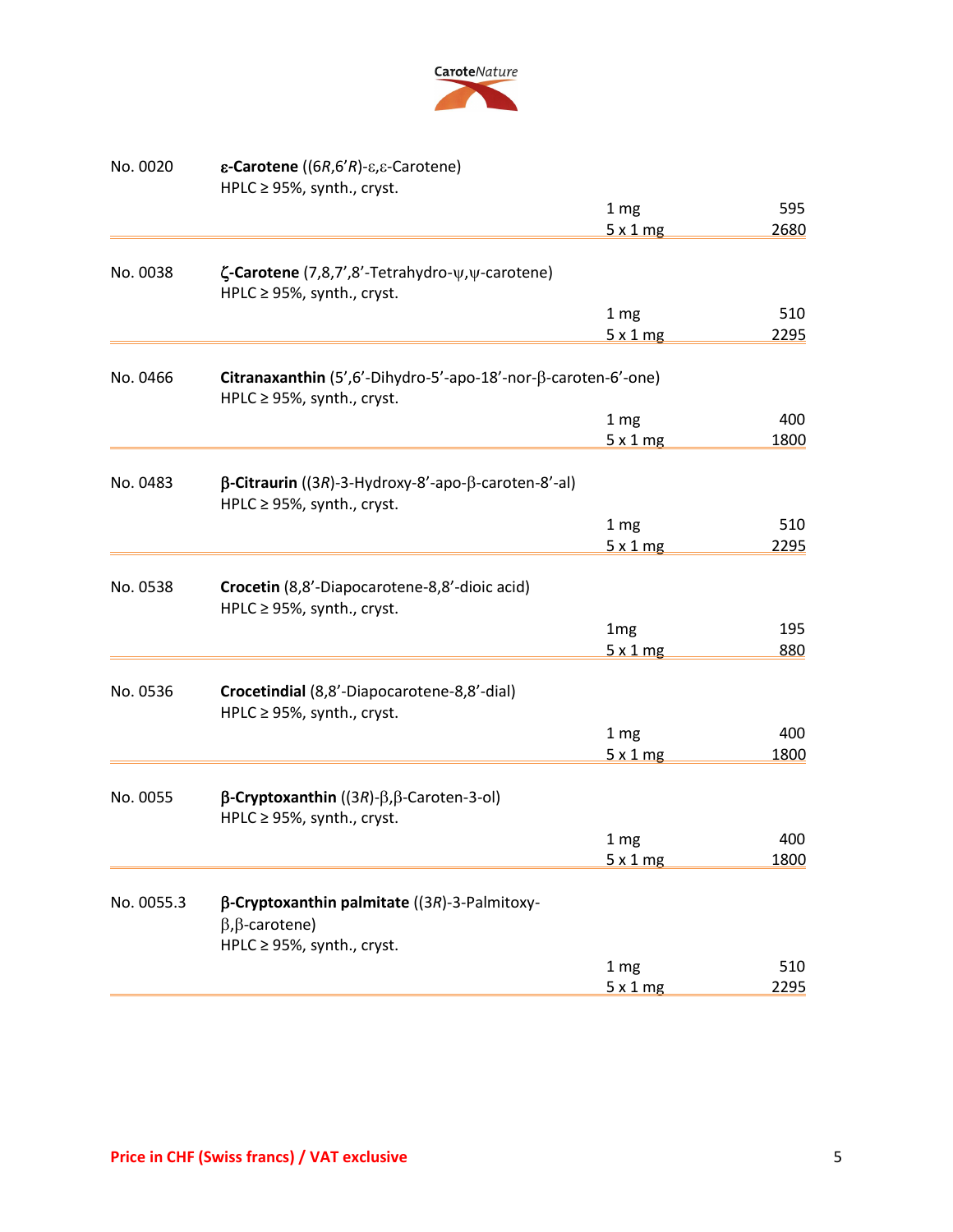

| Cucurbitaxanthin A ((3R,3'S,5'R,6'R)-3',6'-Epoxy-<br>5',6'-dihydro- $\beta$ , $\beta$ -carotene-3,5'-diol)     |                                                                    |                                                                                                                                                                                                                                                                                                                                                                                                           |  |  |
|----------------------------------------------------------------------------------------------------------------|--------------------------------------------------------------------|-----------------------------------------------------------------------------------------------------------------------------------------------------------------------------------------------------------------------------------------------------------------------------------------------------------------------------------------------------------------------------------------------------------|--|--|
| HPLC ≥ 95%, isolated, cryst.                                                                                   |                                                                    |                                                                                                                                                                                                                                                                                                                                                                                                           |  |  |
|                                                                                                                |                                                                    | 595                                                                                                                                                                                                                                                                                                                                                                                                       |  |  |
|                                                                                                                |                                                                    | 2680                                                                                                                                                                                                                                                                                                                                                                                                      |  |  |
|                                                                                                                |                                                                    |                                                                                                                                                                                                                                                                                                                                                                                                           |  |  |
|                                                                                                                |                                                                    | 595                                                                                                                                                                                                                                                                                                                                                                                                       |  |  |
|                                                                                                                | 5x1mg                                                              | 2680                                                                                                                                                                                                                                                                                                                                                                                                      |  |  |
| HPLC $\geq$ 94%, synth., cryst.                                                                                |                                                                    |                                                                                                                                                                                                                                                                                                                                                                                                           |  |  |
|                                                                                                                | 1 mg                                                               | 400                                                                                                                                                                                                                                                                                                                                                                                                       |  |  |
|                                                                                                                | 5x1mg                                                              | 1800                                                                                                                                                                                                                                                                                                                                                                                                      |  |  |
| acid)<br>HPLC $\geq$ 90%, synth., cryst.                                                                       |                                                                    |                                                                                                                                                                                                                                                                                                                                                                                                           |  |  |
|                                                                                                                | 1 <sub>mg</sub>                                                    | 400                                                                                                                                                                                                                                                                                                                                                                                                       |  |  |
|                                                                                                                | 5x1mg                                                              | 1800                                                                                                                                                                                                                                                                                                                                                                                                      |  |  |
| HPLC $\geq$ 95%, synth., cryst.                                                                                | 1 <sub>mg</sub>                                                    | 595                                                                                                                                                                                                                                                                                                                                                                                                       |  |  |
|                                                                                                                | 5x1mg                                                              | 2680                                                                                                                                                                                                                                                                                                                                                                                                      |  |  |
| Dihydroxylycopene $(1,2,1',2'-T$ etrahydro- $\psi$ , $\psi$ -carotene-1,1'-diol)<br>HPLC ≥ 93%, synth., cryst. |                                                                    |                                                                                                                                                                                                                                                                                                                                                                                                           |  |  |
|                                                                                                                | 1 <sub>mg</sub>                                                    | 510                                                                                                                                                                                                                                                                                                                                                                                                       |  |  |
|                                                                                                                | 5x1mg                                                              | 2295                                                                                                                                                                                                                                                                                                                                                                                                      |  |  |
| <b>Echinenone</b> ( $\beta$ , $\beta$ -Caroten-4-one)<br>HPLC ≥ 95%, synth., cryst.                            |                                                                    |                                                                                                                                                                                                                                                                                                                                                                                                           |  |  |
|                                                                                                                | 1 <sub>mg</sub>                                                    | 400                                                                                                                                                                                                                                                                                                                                                                                                       |  |  |
|                                                                                                                | $5 \times 1$ mg                                                    | 1800                                                                                                                                                                                                                                                                                                                                                                                                      |  |  |
|                                                                                                                | 5 <sub>mg</sub>                                                    | 1390                                                                                                                                                                                                                                                                                                                                                                                                      |  |  |
| 3'-Epilutein ( $(3R,3'S,6'R)$ - $\beta$ , $\varepsilon$ -Carotene-3,3'-diol)<br>HPLC ≥ 95%, synth., cryst.     |                                                                    |                                                                                                                                                                                                                                                                                                                                                                                                           |  |  |
|                                                                                                                | 1 <sub>mg</sub>                                                    | 595                                                                                                                                                                                                                                                                                                                                                                                                       |  |  |
|                                                                                                                | 5x1mg                                                              | 2680                                                                                                                                                                                                                                                                                                                                                                                                      |  |  |
| Ethyl 8'-apo-β-caroten-8'-oate                                                                                 |                                                                    |                                                                                                                                                                                                                                                                                                                                                                                                           |  |  |
|                                                                                                                |                                                                    | 55                                                                                                                                                                                                                                                                                                                                                                                                        |  |  |
|                                                                                                                | 5x1mg                                                              | 250                                                                                                                                                                                                                                                                                                                                                                                                       |  |  |
|                                                                                                                | HPLC $\geq$ 88%, synth., cryst.<br>HPLC $\geq$ 95%, synth., cryst. | 1 <sub>mg</sub><br>5x1mg<br>3'-Dehydrolutein $((3R,6'R)-3-Hydroxy-\beta,\epsilon\text{-}caroten-3'-one)$<br>1 <sub>mg</sub><br>4,4'-Diapo-lycopenedial (4,4'-Diapo- $\psi$ , $\psi$ -carotene-4,4'-dial)<br>4,4'-Diapo-lycopenedioic acid $(4,4'-Diapo-\psi,\psi\text{-}carotene-4,4'-diotic$<br>$(E/Z)$ -Diatoxanthin ((3R,3'R)-7,8-Didehydro- $\beta$ , $\beta$ -carotene-3,3'-diol)<br>1 <sub>mg</sub> |  |  |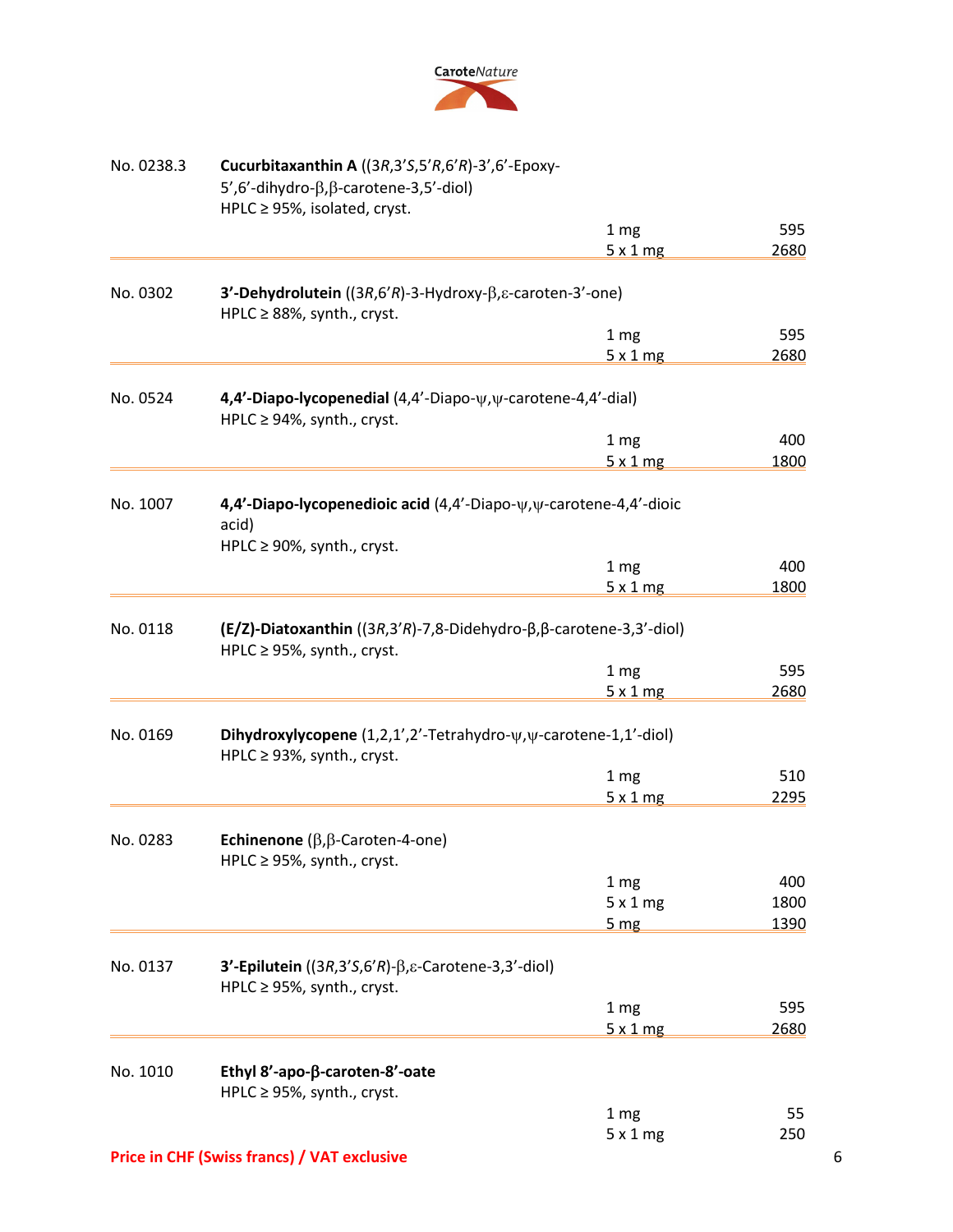

|            |                                                                                                                                                          | 5 <sub>mg</sub>          | <u>195</u>  |  |
|------------|----------------------------------------------------------------------------------------------------------------------------------------------------------|--------------------------|-------------|--|
| No. 0369   | <b>Fucoxanthin</b> ((3S, 5R, 6S, 3'S, 5'R, 6'R)-5, 6-Epoxy-3'-ethanoyloxy-3, 5'-<br>dihydroxy-6',7'-didehydro-5,6,7,8,5',6'-hexahydro-β,β-caroten-8-one) |                          |             |  |
|            | HPLC ≥ 94%, isolated, cryst.                                                                                                                             |                          |             |  |
|            |                                                                                                                                                          | 1 <sub>mg</sub>          | 510         |  |
|            |                                                                                                                                                          | 5x1mg                    | 2295        |  |
| No. 0294   | $rac{rac.}{-3}$ -Hydroxyechinenone ((3RS)-3-Hydroxy- $\beta$ , $\beta$ -caroten-4-one)<br>HPLC ≥ 95%, synth., cryst.                                     |                          |             |  |
|            |                                                                                                                                                          | 1 <sub>mg</sub>          | 595         |  |
|            |                                                                                                                                                          | 5x1mg                    | 2680        |  |
| No. 0296   | $rac{1}{2}$ /rac.)-4'-Hydroxyechinenone ((4'RS)-4'-Hydroxy- $\beta$ , $\beta$ -caroten-4-one)<br>HPLC ≥ 95%, synth., cryst.                              |                          |             |  |
|            |                                                                                                                                                          | 1 <sub>mg</sub>          | 595         |  |
|            |                                                                                                                                                          | 5x1mg                    | 2680        |  |
| No. 0349   | <b>Idoxanthin</b> ( $(3RS,3'RS,4'RS)$ -Trihydroxy- $\beta$ , $\beta$ -caroten-4-one)<br>HPLC $\geq$ 93%, synth., cryst.                                  | 1 <sub>mg</sub><br>5x1mg | 510<br>2295 |  |
| No. 0129   | $rac{\text{(rac./meso)}}{\text{-Isozeaxanthin} ((4RS,4'RS)-\beta,\beta\text{-Carotene-4},4'-diol)}}$<br>HPLC $\geq$ 95%, synth., cryst.                  |                          |             |  |
|            |                                                                                                                                                          | 1 <sub>mg</sub>          | 400         |  |
|            |                                                                                                                                                          | 5x1mg                    | 1800        |  |
| No. 0133   | Lutein (Xanthophyll, $(3R,3'R,6'R)$ - $\beta$ , $\varepsilon$ -Carotene-3,3'-diol;<br>contains ca. 5% Zeaxanthin),<br>HPLC $\geq$ 95%, isolated, cryst.  |                          |             |  |
|            |                                                                                                                                                          | 1 <sub>mg</sub>          | 195         |  |
|            |                                                                                                                                                          | $5 \times 1$ mg          | 880         |  |
|            |                                                                                                                                                          | <u>5 mg</u>              | 675         |  |
| No. 0133.1 | Lutein (Zeaxanthin-free) ((3R,3'R,6'R)-β,ε-Carotene-3,3'-diol)<br>HPLC ≥ 95%, isolated, cryst.                                                           |                          |             |  |
|            |                                                                                                                                                          | 1 <sub>mg</sub>          | 595         |  |
|            |                                                                                                                                                          | 5x1mg                    | 2680        |  |
| Nr. 0135   | Lutein dipalmitate (Helenien, (3R,3'R,6'R)-3,3'-Dihexadecanoyloxy-<br>$β, ε$ -carotene)<br>HPLC $\geq$ 95%, synth., cryst.                               |                          |             |  |
|            |                                                                                                                                                          | 1 <sub>mg</sub>          | 595         |  |
|            |                                                                                                                                                          | 5x1mg                    | 2680        |  |
|            |                                                                                                                                                          |                          |             |  |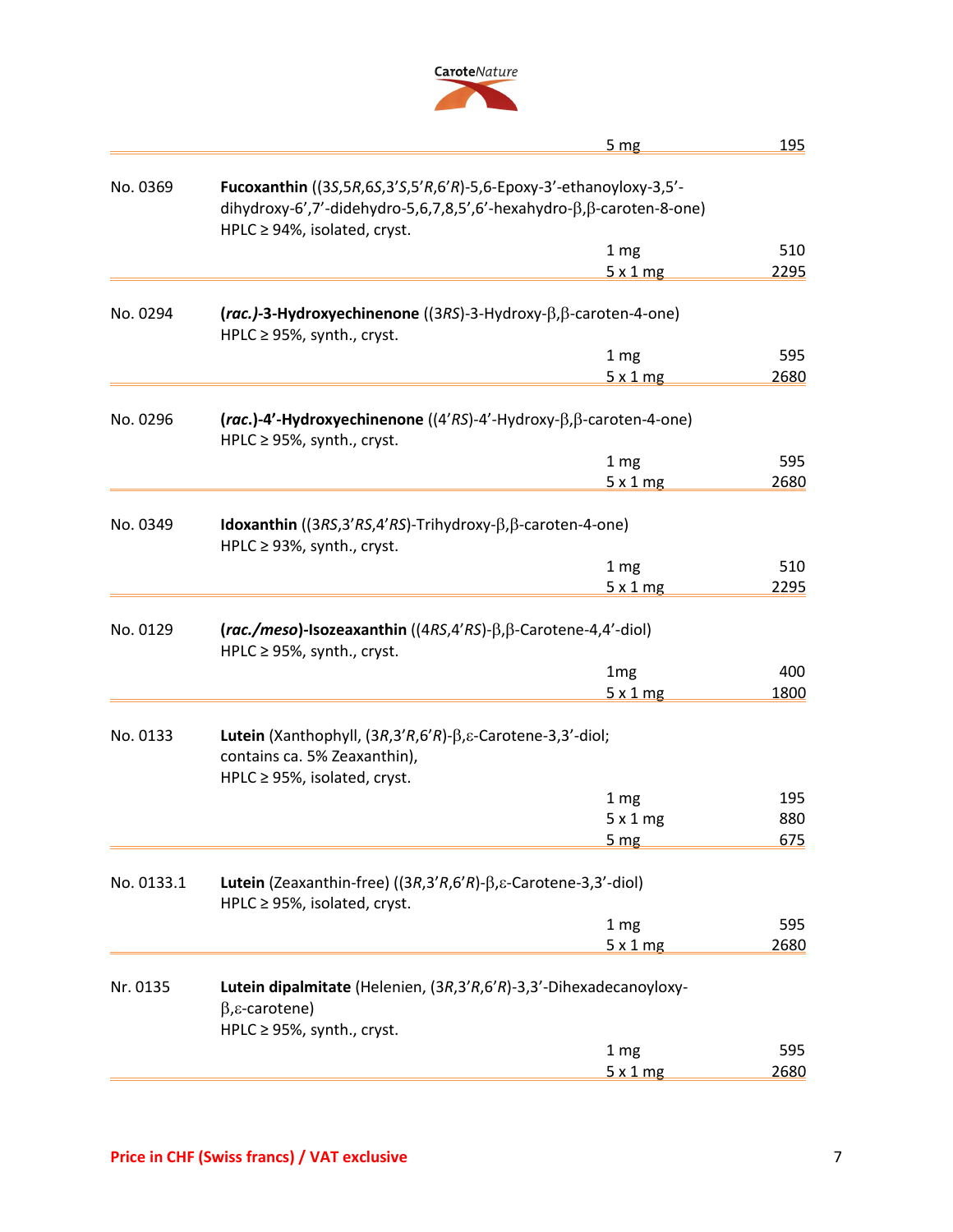

| No. 0232   | Lutein epoxide $((3S, 5R, 6S, 3'R, 6'R)$ -5,6-Epoxy-5,6-dihydro- $\beta$ , $\varepsilon$ -<br>carotene-3,3'-diol)                    |                 |      |
|------------|--------------------------------------------------------------------------------------------------------------------------------------|-----------------|------|
|            | HPLC ≥ 95%, isolated, cryst.                                                                                                         |                 |      |
|            |                                                                                                                                      | 1 <sub>mg</sub> | 595  |
|            |                                                                                                                                      | 5x1mg           | 2680 |
|            |                                                                                                                                      |                 |      |
| No. 0031   | Lycopene $(\psi, \psi$ -Carotene)<br>HPLC ≥ 95%, synth., cryst.                                                                      |                 |      |
|            |                                                                                                                                      | 1 <sub>mg</sub> | 195  |
|            |                                                                                                                                      | 5x1mg           | 880  |
|            |                                                                                                                                      |                 |      |
| No. 0234.2 | Neoxanthin ((9'Z,3S,5R,6R,3'S,5'R,6'S)-5',6'-Epoxy-6,7-didehydro-<br>$5,6,5',6'$ -tetrahydro- $\beta, \beta$ -carotene-3,5,3'-triol) |                 |      |
|            | HPLC $\geq$ 95%, isolated, cryst.                                                                                                    |                 |      |
|            |                                                                                                                                      | 1 <sub>mg</sub> | 595  |
|            |                                                                                                                                      | 5x1mg           | 2680 |
|            |                                                                                                                                      |                 |      |
| No. 0034   | <b>Neurosporene</b> (7,8-Dihydro-ψ,ψ-carotene)                                                                                       |                 |      |
|            | HPLC $\geq$ 95%, synth., cryst.                                                                                                      |                 |      |
|            |                                                                                                                                      | 1 <sub>mg</sub> | 510  |
|            |                                                                                                                                      | 5x1mg           | 2295 |
| No. 0532   | Norbixin ((9Z)-6,6'-Diapocarotene-6,6'-dioic acid)                                                                                   |                 |      |
|            | HPLC ≥ 95%, synth., cryst.                                                                                                           |                 |      |
|            |                                                                                                                                      | 1 mg            | 400  |
|            |                                                                                                                                      | 5x1mg           | 1800 |
|            |                                                                                                                                      |                 |      |
| No. 0044   | (E/Z)-Phytoene (7,8,11,12,7',8',11',12'-Octahydro-ψ,ψ-carotene)<br>HPLC $\geq$ 95%, synth., oily                                     |                 |      |
|            |                                                                                                                                      | 1 <sub>mg</sub> | 595  |
|            |                                                                                                                                      | 5x1mg           | 2680 |
|            |                                                                                                                                      |                 |      |
| No. 0042   | $(E/Z)$ -Phytofluene (7,8,11,12,7',8'-Hexahydro- $\psi$ , $\psi$ -carotene)<br>HPLC ≥ 95%, synth., oily                              |                 |      |
|            |                                                                                                                                      | 1 <sub>mg</sub> | 595  |
|            |                                                                                                                                      | 5x1mg           | 2680 |
|            |                                                                                                                                      |                 |      |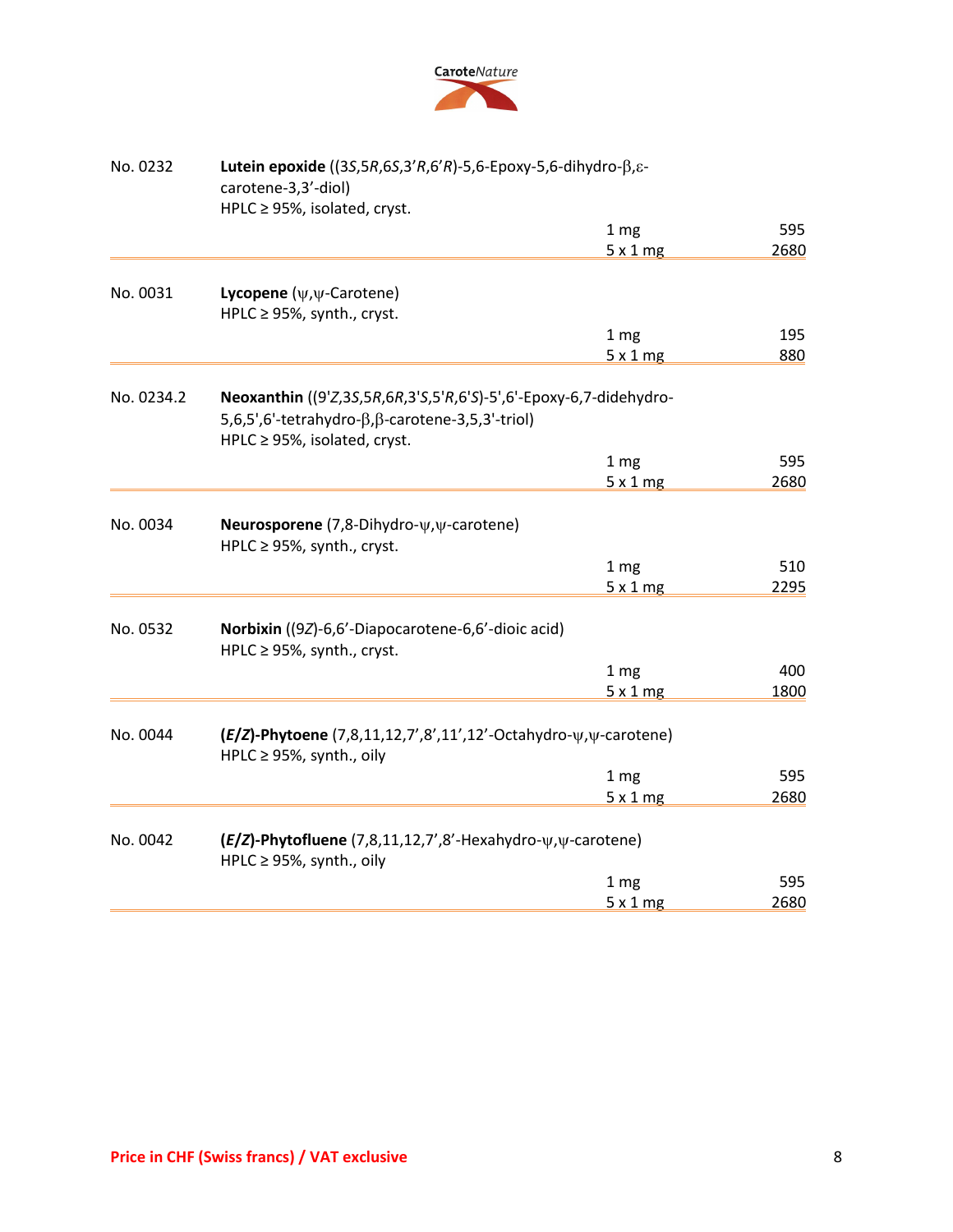

| No. 0424   | Rhodoxanthin $(4', 5'$ -Didehydro-4,5'-retro- $\beta$ , $\beta$ -carotene-3,3'-dione)                 |                          |      |  |  |
|------------|-------------------------------------------------------------------------------------------------------|--------------------------|------|--|--|
|            | HPLC $\geq$ 95%, synth., cryst.                                                                       |                          |      |  |  |
|            |                                                                                                       | 1 <sub>mg</sub>          | 400  |  |  |
|            |                                                                                                       | 5x1mg                    | 1800 |  |  |
|            |                                                                                                       |                          |      |  |  |
| No. 0072   | Rubixanthin ( $(3R)$ - $\beta$ , $\psi$ -Caroten-3-ol)                                                |                          |      |  |  |
|            | HPLC $\geq$ 95%, synth., cryst.                                                                       |                          | 510  |  |  |
|            |                                                                                                       | 1 <sub>mg</sub><br>5x1mg | 2295 |  |  |
|            |                                                                                                       |                          |      |  |  |
| No. 0319   | Spheroidenone (1-Methoxy-3,4-didehydro-1,2,7',8'-                                                     |                          |      |  |  |
|            | tetrahydro-w, w-caroten-2-one)                                                                        |                          |      |  |  |
|            | HPLC $\geq$ 95%, synth., cryst.                                                                       |                          |      |  |  |
|            |                                                                                                       | 1 <sub>mg</sub>          | 595  |  |  |
|            |                                                                                                       | 5x1mg                    | 2680 |  |  |
|            |                                                                                                       |                          |      |  |  |
| No. 0400.1 | (rac./meso)-7,8,7',8'-Tetradehydroastaxanthin (3RS,3'RS)-3,3'-Dihydroxy-7,8,7',8'-                    |                          |      |  |  |
|            | tetradehydro-β,β-carotene-4,4'-dione)                                                                 |                          |      |  |  |
|            | HPLC ≥ 89%, synth., cryst.                                                                            |                          |      |  |  |
|            |                                                                                                       | 1 <sub>mg</sub>          | 595  |  |  |
|            |                                                                                                       | 5x1m                     | 2680 |  |  |
|            |                                                                                                       |                          |      |  |  |
| No. 0428   |                                                                                                       |                          |      |  |  |
|            | Torularhodin $(3', 4'$ -Didehydro- $\beta, \psi$ -caroten-16'-oic acid)<br>HPLC ≥ 95%, synth., cryst. |                          |      |  |  |
|            |                                                                                                       |                          | 400  |  |  |
|            |                                                                                                       | 1 <sub>mg</sub>          | 1800 |  |  |
|            |                                                                                                       | 5x1mg                    |      |  |  |
| No. 0011   | $(E/Z)$ -Torulene (3',4'-Didehydro- $\beta$ , $\psi$ -carotene)                                       |                          |      |  |  |
|            | HPLC $\geq$ 95%, synth., cryst.                                                                       |                          |      |  |  |
|            |                                                                                                       | 1 $mg$                   | 510  |  |  |
|            |                                                                                                       | 5x1mg                    | 2295 |  |  |
|            |                                                                                                       |                          |      |  |  |
| No. 0149   | Tunaxanthin ((3RS, 6RS, 3'RS, 6'RS)-ε, ε-Carotene-3, 3'-diol)                                         |                          |      |  |  |
|            | HPLC ≥ 95%, synth., cryst.                                                                            |                          |      |  |  |
|            |                                                                                                       | 1 <sub>mg</sub>          | 510  |  |  |
|            |                                                                                                       | 5x1mg                    | 2295 |  |  |
|            |                                                                                                       |                          |      |  |  |
| No. 0259   | Violaxanthin ((35,5R,6S,3'S,5'R,6'S)-5,6:5',6'-Diepoxy-5,6,5',6'-                                     |                          |      |  |  |
|            | tetrahydro-β,β-carotene-3,3'-diol)                                                                    |                          |      |  |  |
|            | HPLC ≥ 95%, isolated, cryst.                                                                          |                          |      |  |  |
|            |                                                                                                       | 1 <sub>mg</sub>          | 595  |  |  |
|            |                                                                                                       | 5x1mg                    | 2680 |  |  |